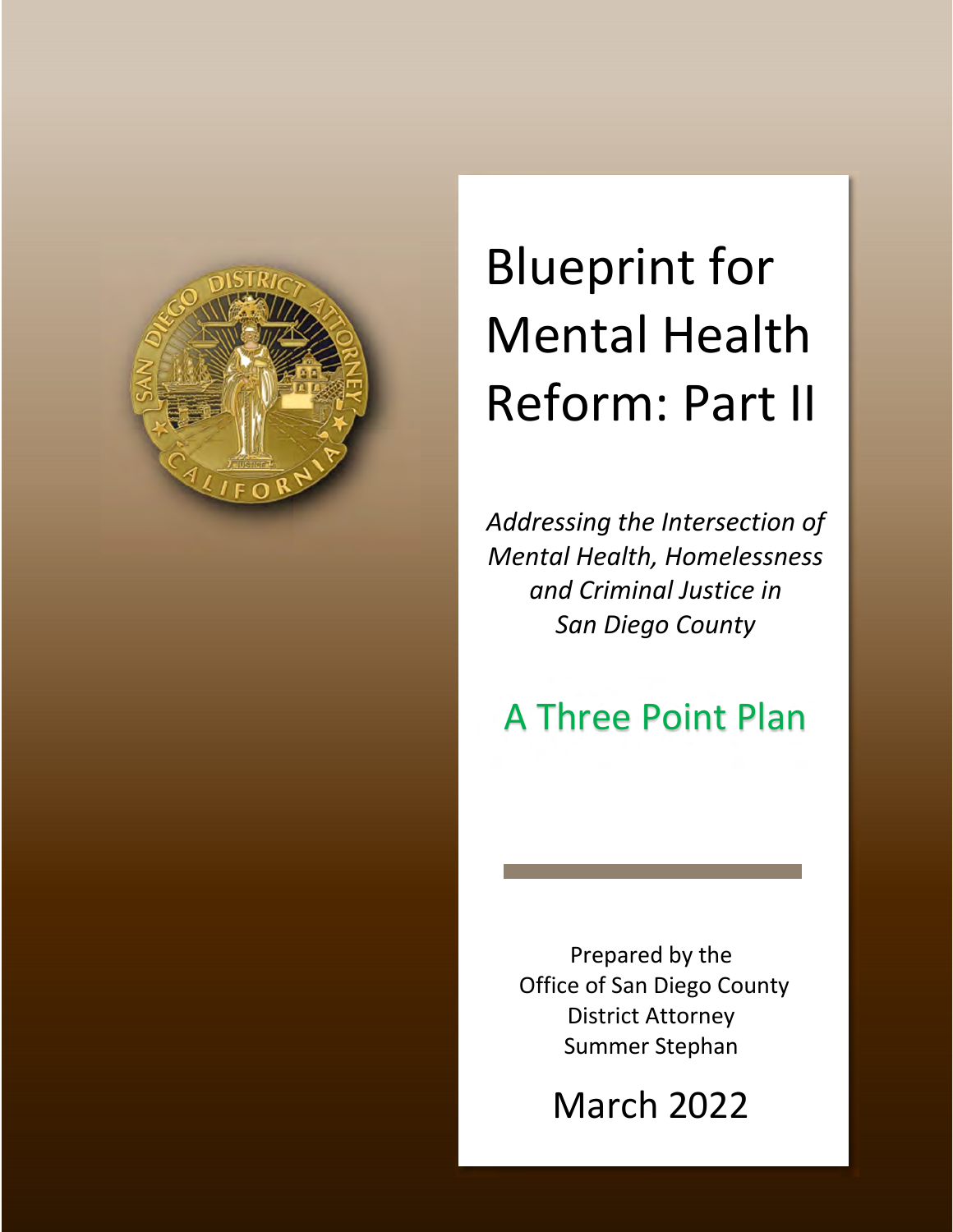Mental health and homelessness frequently intersect with the criminal justice system, and too often the outcomes fall short of helping people in our communities who face these challenges. Despite large amounts of federal, state, and local financial aid, our homeless population appears to have increased and remains unsheltered and highly vulnerable living in inhumane and unsafe conditions. Our experiences, and our data, show us that homeless individuals in San Diego County have dramatically higher rates of perpetrating crime as well as becoming victims of crime when compared to the general population.

Beginning in 2018, District Attorney Summer Stephan convened two stakeholder symposiums to address the intersection of criminal justice, mental health and homelessness. The results of these symposiums were documented in the *Blueprint for* 



*Mental Health Reform: A Strategic New Approach Addressing the Intersection of Mental Health, Homelessness and Criminal Justice in San Diego County* (February 2019). In the *Blueprint*, DA Stephan noted that "the issues we face in San Diego County cannot be solved or fixed by one agency alone. Rather, it will take a coordinated response to create a shared strategic plan for the entire county that leverages our collective resources. This will not be easy as what we need is a sea change— a significant transformation of an outdated approach into a system that strives for public safety, fairness and dignity."

Since then, collectively with the Board of Supervisors, law enforcement, Behavioral Health Services, our criminal justice

partners, and our many partners with lived experience including the National Alliance for Mental Illness (NAMI), we have made great progress as a region in breathing life into many of the recommendations set forth in the *Blueprint.* Working together, we opened **the first Community Based Crisis Stabilization Center in Vista** with others on the way, we **launched Mobile Crisis Response Teams**, we provided **de-escalation training focused on mental health crisis for 3,000 officers**, we published and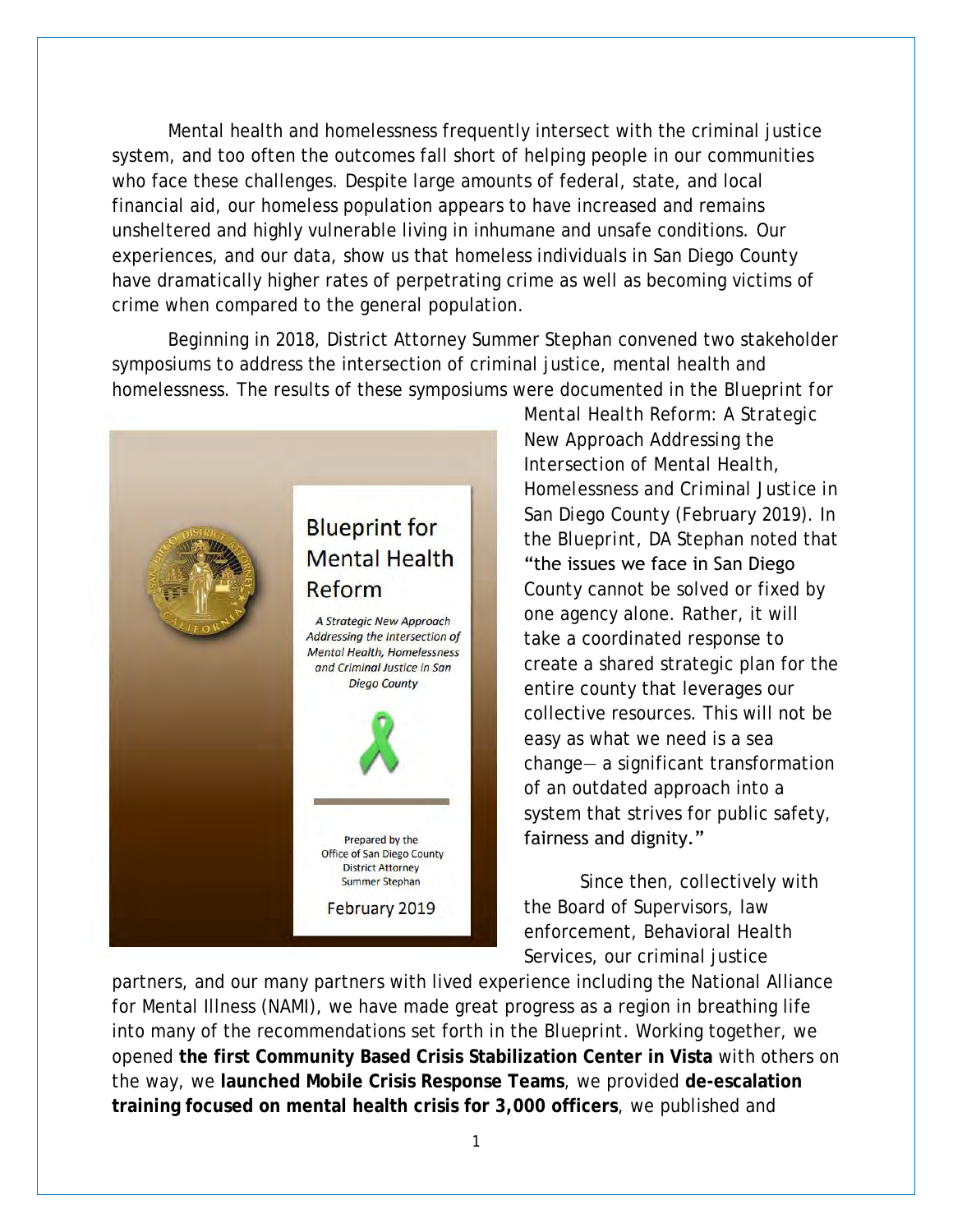distributed a **911 mental health card for families calling for help with a loved one in distress**, we **expanded access to Behavioral Health Court and Mental Health Diversion**, and **we are opening a North County Family Justice Center: One Safe Place** to prevent and interrupt violence and homelessness for crime victims and more.

However, we still have much work to do as our unsheltered population continues to grow, with staggering numbers of our most vulnerable community members languishing on the streets without housing. With this as our focus, we aim to build upon the first two symposiums and embark on this next phase of our efforts in addressing the intersection of homelessness, mental health and criminal justice. This document reviews some of our collective accomplishments to date and introduces an innovative three-point plan to address the intersection of homelessness and the criminal justice system.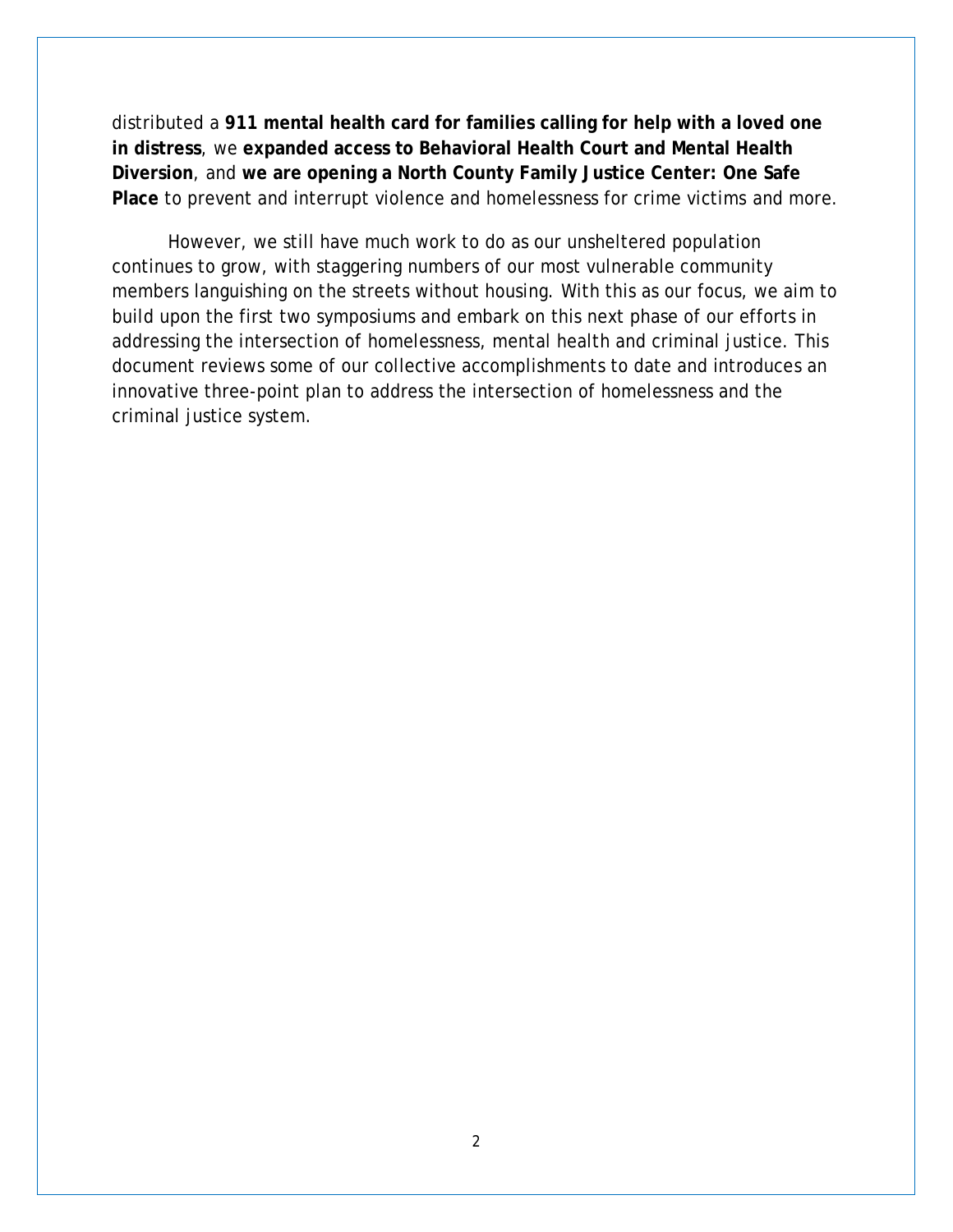What have we done so far?

### **Projects Born Out of the Mental Health Symposiums and the** *Blueprint*

#### **De-escalation training**

In May 2019, District Attorney Summer Stephan announced \$1.5 million in funding for crisis intervention and de-escalation training for police officers with the goal of training all 5,000 peace officers in the County. As of this report, more than 3,000 of San Diego's law enforcement officers have received the training.

The DA-funded Crisis Management and De-escalation Training consists of a newly created curriculum that builds upon and enhances the current training peace officers receive. The training includes classroom discussions led by PERT (Psychiatric Emergency Response Team) experts, role playing 'real life' situations, and use of digital video simulator known as the MILO Range Theater. The MILO system was purchased by the DA's Office using federal asset forfeiture funding. The interactive simulator focuses on scenarios involving individuals in mental health or substance abuse related crisis and improves significantly on similar training systems available in San Diego County.

DA Stephan held multiple community meetings to obtain input to increase the effectiveness of this transformative de-escalation training that also addresses elimination of bias, treating people with respect and officer wellness so that they are at their best in serving the community. This de-escalation training has increased the capacity to train officers in a short period of time. This training has received positive feedback with seasoned officers indicating it's one of the most important and transformative trainings they've had in their career.

#### **911 cards**

An important part of the law enforcement response to individuals in a mental health crisis relies on skilled 911 dispatchers. Emergency call takers are responsible for gathering critical information to assist law enforcement's response to a person in crisis. It is essential that they too are trained in screening mental health related calls, collecting essential information and perhaps in some cases beginning the deescalation process. To assist family members, and aid dispatchers in collecting important information, the District Attorney's Office, in collaboration with NAMI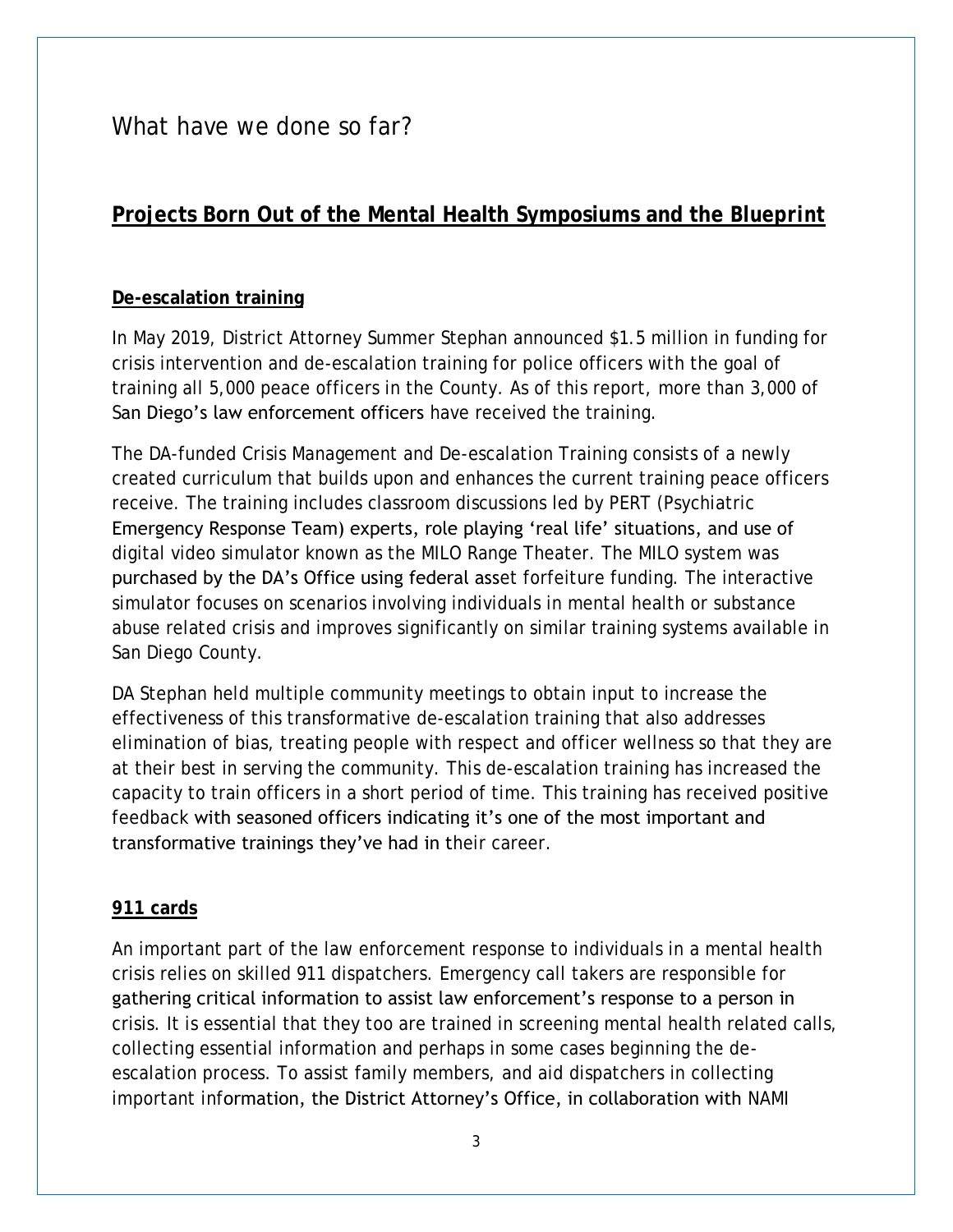

(National Alliance on Mental Illness) San Diego, developed a "911 Mental Evaluation Checklist Card" in English and Spanish. The card, which was distributed to the public and police agencies, contains a checklist of important information that callers should provide to dispatchers when a family member or loved one is in crisis and police are responding to assist.

A key piece of information to be provided to responding officers is what has worked in the past to de-escalate the crisis. Providing responding officers with more information about the individual's mental state and history before they arrive on scene can better-protect everyone during the contact. The card also prepares family members for what they should expect when the police respond, including preparing them for the arrival of uniformed officers who will likely detain and place their loved one in handcuffs. Educating family prior to a crisis occurring creates a safer situation for officers, family members and the person in crisis. The information that dispatchers receive and

provide is a critical component to enhancing safety for officers and individuals. To support them, a new training focused on dispatchers is being rolled out by the DA's Office in partnership with PERT and law enforcement.

#### **Community Based Crisis Stabilization Centers**

Another recommendation from the *Blueprint* was to establish Community Based Crisis Stabilization Centers, sometimes referred to as Mental Health Urgent Care Centers. San Diego has many walk-in clinics available for urgent mental health services throughout the county. However, very few of them are available outside of regular business



hours or on weekends. Further, several only have walk in services available on certain days during limited hours. This is insufficient to adequately serve a person in crisis or their loved ones. Additionally, when a police officer contacts someone in a mental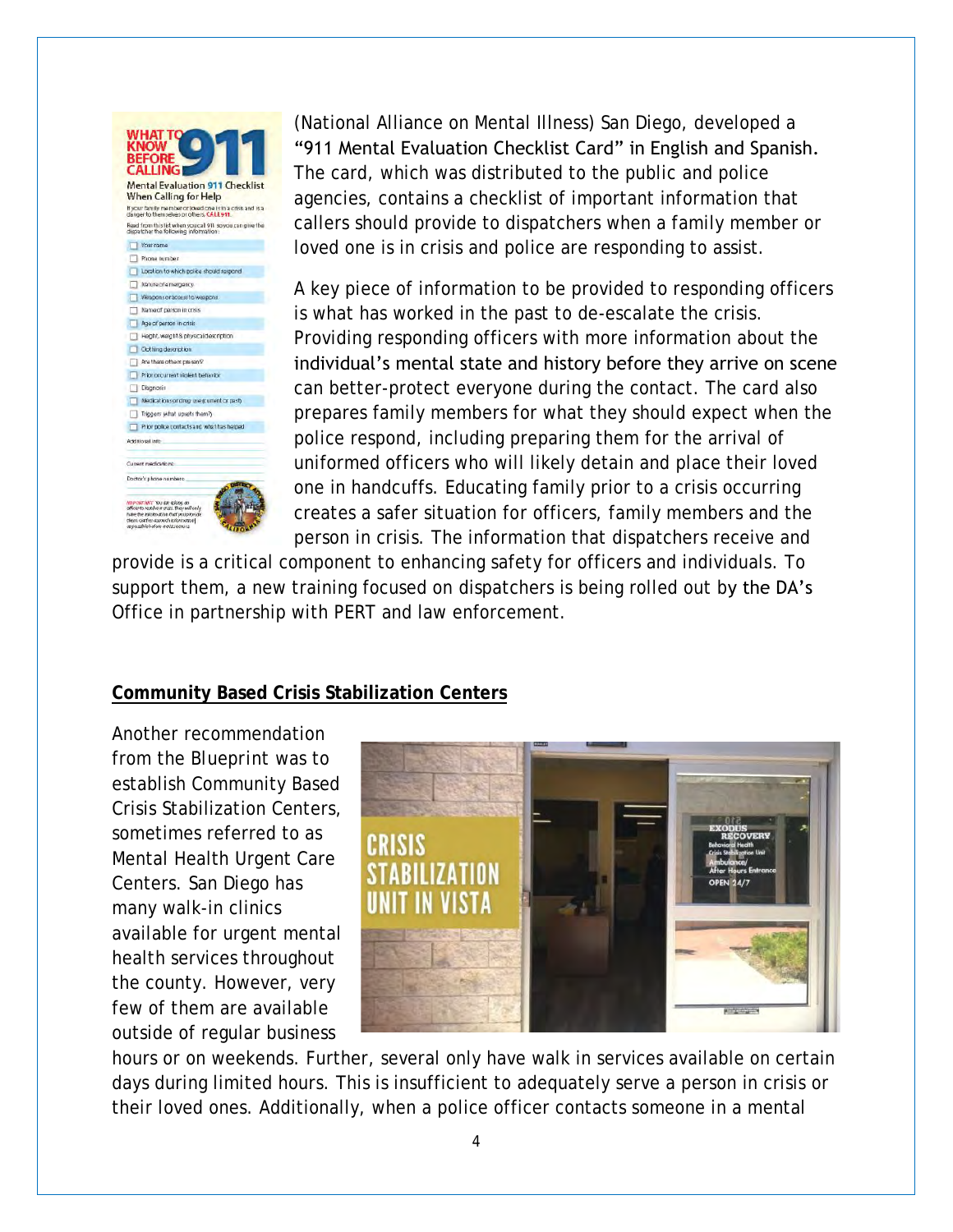health crisis, the officer has limited options. The officer can take the person to an emergency department, a process that can take many hours, or to the County Psychiatric Hospital, which may not be conveniently located, or the officer can take the person to jail.

Community Based Crisis Stabilization Centers, open 24 hours a day, provide walk in mental health services as well as a safe place for an officer to drop off a person in a mental health crisis and get back to patrolling his or her beat within minutes. These centers provide acute crisis stabilization, medication, as well as direct connection to appropriate levels of care in an environment that is more conducive to stabilization than an emergency department or jail. They work harmoniously with hospital-based Crisis Stabilization Centers, which have different regulatory considerations.

The District Attorney, together with Behavioral Health Services, went before the San Diego County Board of Supervisors in 2019 to receive authorization and allocate funding in the County's budget to create regional Community Based Crisis Stabilization Centers. The first one opened its doors September 30, 2021, in Vista, with the leadership of Supervisor Jim Desmond, Board Chair Nathan Fletcher and District Attorney Summer Stephan and is operated by Exodus Recovery. Already, the Vista Community Based Crisis Stabilization Center has made significant impacts, opening more than 800 cases in the first three months of operation. Of those cases, 94% of the clients were successfully returned to the community without needing to access a higher level of care. We must continue to pursue expanding this invaluable community resource throughout the county to provide increased access to immediate mental health care.



#### **Mobile Crisis Response Teams**

During the DA's Mental Health Symposiums, participants noted that not all mental health crises require a law enforcement response. When there is no immediate danger of physical harm, a non-law enforcement response could be used. San Diego County has been at the forefront nationally using Psychiatric Emergency Response Teams (PERT), which co-

deploys a clinician with a peace officer. These PERT Teams are an integral part of the continuum of responses to mental health crises and are an invaluable county resource. When PERT teams are deployed to a mental health crisis, they are usually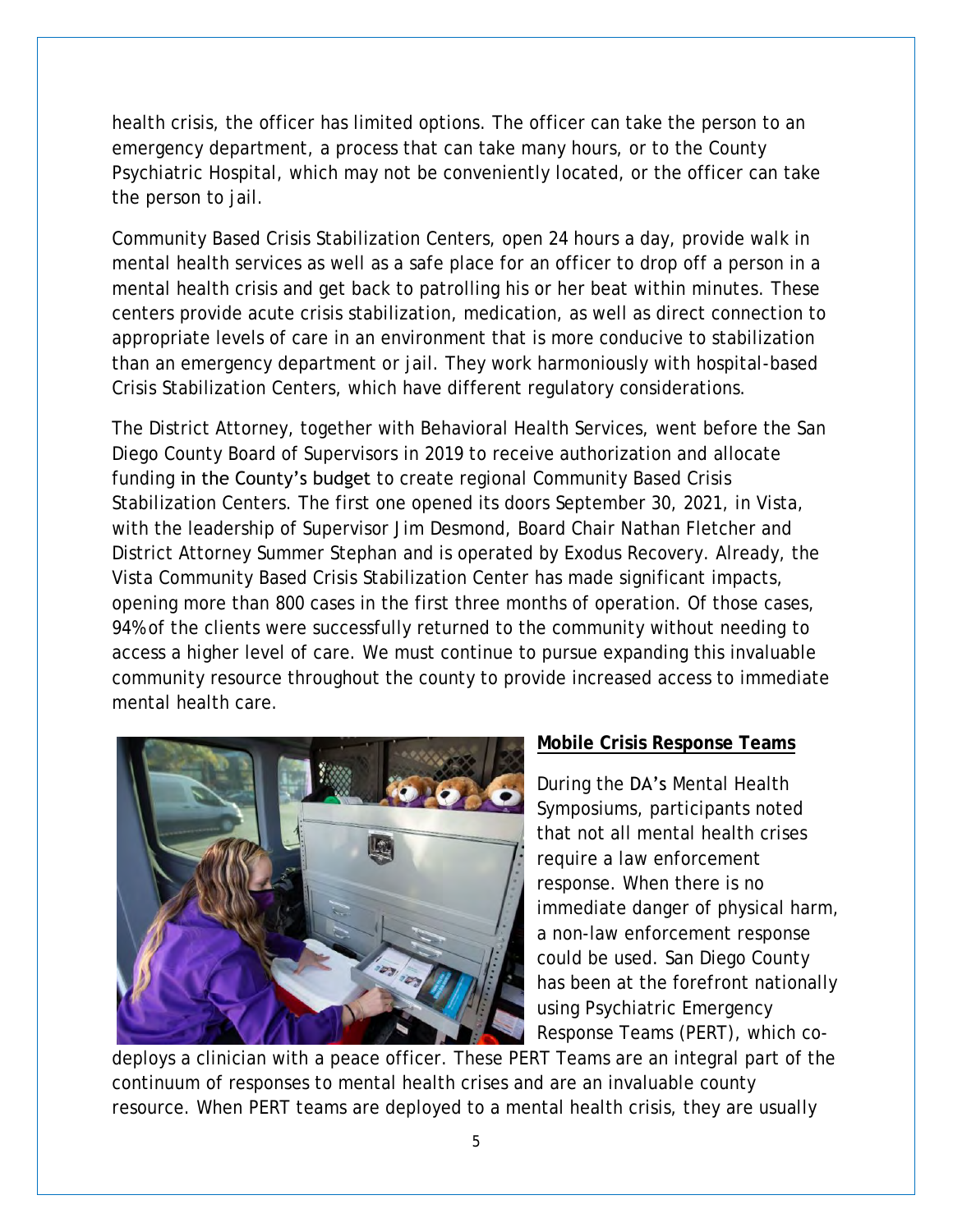accompanied by elements associated with a law enforcement response: marked police cars, emergency lights, uniformed officers and handcuffs. Understandably, family members might be hesitant to engage with this level of response to their loved one's mental health crisis.

As a result, one of the key recommendations outlined in the *Mental Health Blueprint* was to study and implement non-law enforcement responses when appropriate and safe. The District Attorney's Office has worked with County Behavioral Health Services and law enforcement agencies to implement non-law enforcement Mobile Crisis Response Teams across the county. Dr. Piedad Garcia from Behavioral Health Services and Assistant Sheriff Theresa Adams-Hydar from the San Diego County Sheriff played a critical role in bringing these teams from vision to reality. The teams operate as part of the behavioral health system of care to provide a non-law enforcement response when safe to do so. When there is no threat of violence, the mobile teams provide same-day intervention and will connect those in a mental health crisis with the appropriate level of care. The pilot MCRT launched in January 2021 and expanded county-wide throughout the rest of that year based on direction and actions by Board of Supervisors Chair Nathan Fletcher and Supervisor Terra Lawson-Remer.

#### **Expansion of Mental Health Diversion and Behavioral Health Court**

Participants at the symposiums identified the need to expand opportunities for individuals to access Behavioral Health Court (BHC) and Mental Health Diversion. BHC provides community-supervised Assertive Community Treatment level mental health treatment and housing to justice-involved individuals living with serious mental illness. Two programs currently exist under the umbrella of BHC: BHC Diversion and BHC Probation. The two programs have different eligibility requirements and referral procedures, but program members receive the same high-quality mental health treatment, housing and support. The BHC Team includes representatives from Behavioral Health Services, City Attorney, District Attorney, Probation, Public Defender, Sheriff and Superior Court.

BHC Diversion is a pre-plea mental health diversion program. In early 2019, the District Attorney's Office worked collaboratively with the Public Defender, Court, Probation, Behavioral Health Services and the **County's** Public Safety Group to obtain grant funds from the Department of State Hospitals (DSH) to develop a new mental health diversion program for individuals charged with felonies living with certain types of serious mental illness who are at risk of becoming incompetent to stand trial. On, July 7, 2020, the County Board of Supervisors approved funds to supplement the grant funds received by DSH. The program officially launched in August 2020.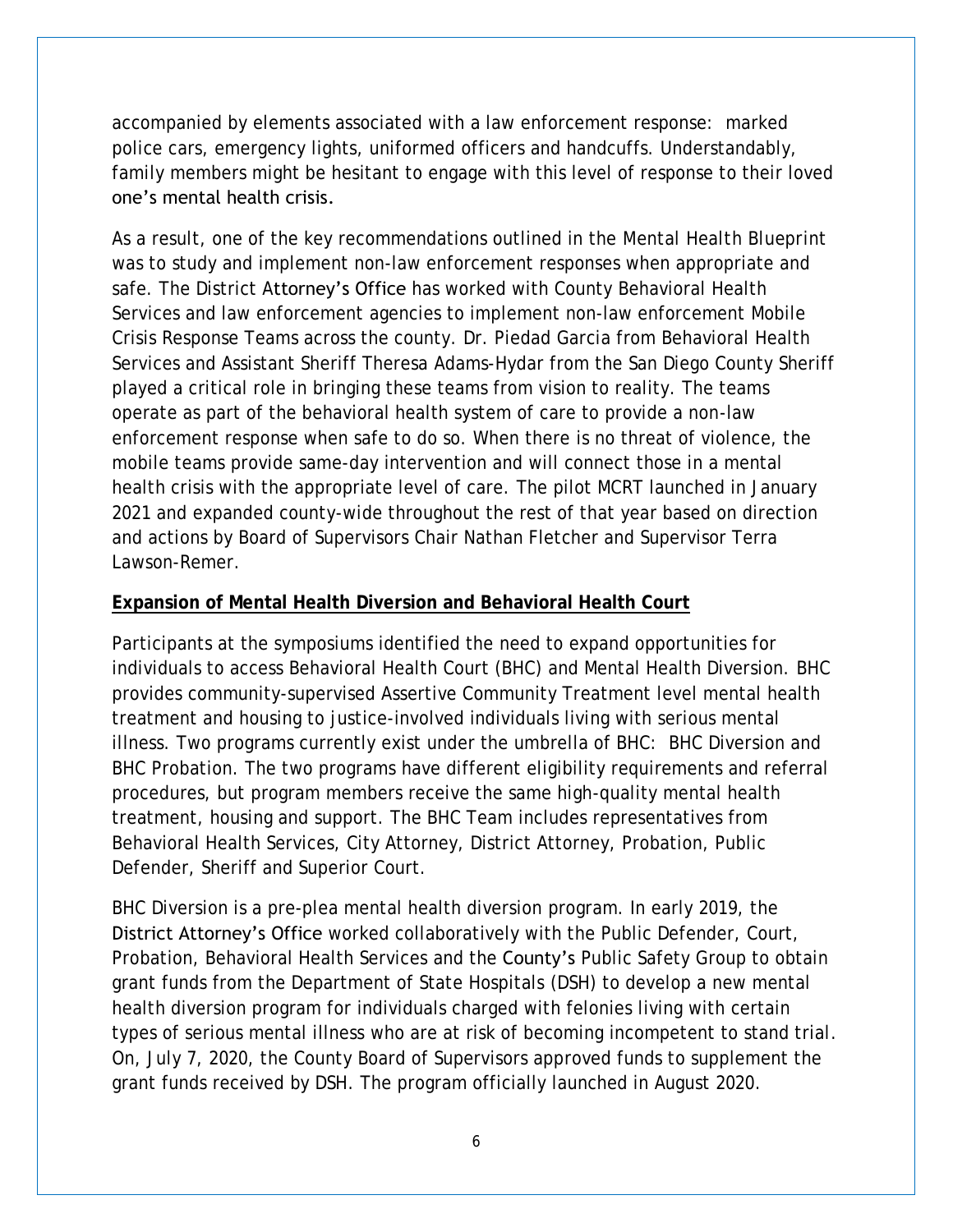BHC Probation is a post-plea formal probation program. BHC Probation started in 2009 with a maximum capacity of 30 clients. In 2016, that capacity maximum was increased to 60 clients. The program had been at, or near, capacity prior to the COVID-19 global pandemic and today is again near capacity. Understanding the need to expand the program, DA Summer Stephan joined with Supervisor Jim Desmond on December 7, 2021, to urge the Board to explore the feasibility of expanding BHC Probation. We will return to the Board of Supervisors very soon with a request to expand BHC to serve 75 participants.

#### **Trained DA Staff on Mental Health Issues, the First of its Kind**

In February 2020, we held a day long Mental Health training for our Deputy District Attorneys, District Attorney Investigators, Paralegals and Victim Advocates. It is common to have legal trainings focused on combatting mental defenses, however we have never trained on mental health issues through a lens that encourages early recognition and diversion or connection to outcomes that provide stabilization and treatment. We educated our staff on the history of mental health treatment, the current state of mental health treatment in San Diego County, the direction of mental health treatment in San Diego County, perspectives from those with lived experience in mental health issues, conservatorships, and how to identify appropriate cases for Behavioral Health Court and Mental Health Diversion. Additionally, the DA implemented a policy directing the consideration of mental health and substance use disorders in the disposition of cases, as well as a framework to guide dispositions of non-violent, non-sex related felony cases to a collaborative court where appropriate.

## **Where do we go from here?**

Now, as a continuation of our efforts, we turn our focus even more intently to the issue of homelessness and its intersection with the criminal justice system. In doing so, the goal is to prevent criminal justice involvement in the first place and to provide solutions that allow a segment of homeless individuals to address the root causes of criminal behavior to build safe communities for everyone. We are pleased to share first-of-its kind data that shows the compelling intersection of crime and homelessness and the DA's proposed three-point plan to bring solutions:

#### **Data**

One of the gaps the *Blueprint* identified is a lack of data. For the last two years, we have been gathering this first-of-its kind data on the intersection of homelessness and criminal justice. It shows that individuals who are experiencing homelessness show up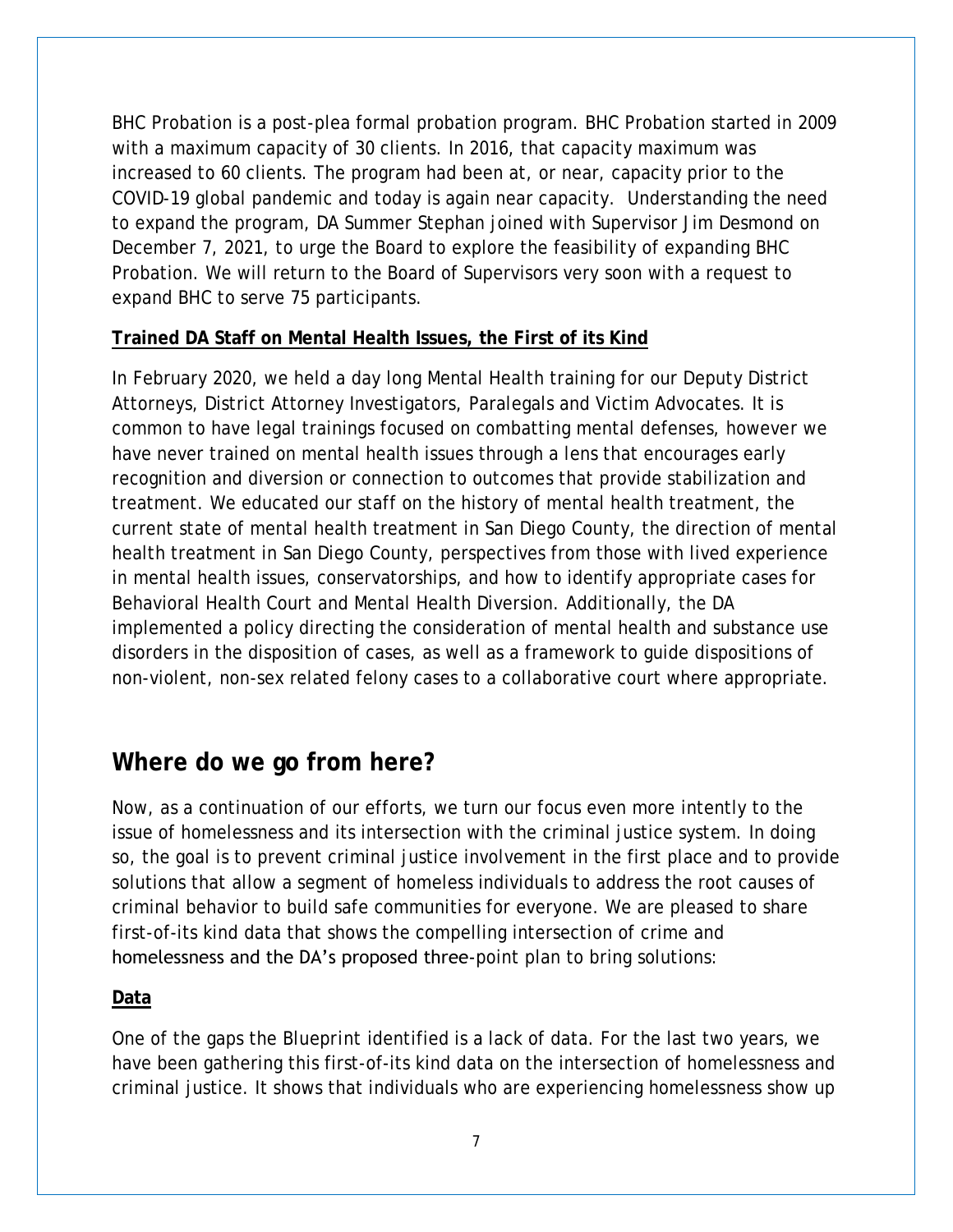in our justice system as perpetrators and victims at dramatically higher rates than the rest of the population. We analyzed felony cases where the criminal conduct met our ethical standard to file charges, meaning we determined we had proof beyond a reasonable doubt. We compared these to the non-homeless population, and we found higher rates for individuals currently experiencing homelessness:

| Robbery                 | 175 times |
|-------------------------|-----------|
| Residential Burglary    | 183 times |
| Aggravated Assault      | 130 times |
| Arson                   | 514 times |
| Vandalism               | 222 times |
| <b>Attempted Murder</b> | 57 times  |
| Murder                  | 25 times  |
| Drug Sales              | 44 times  |
| Theft                   | 58 times  |
| Vehicle Theft           | 70 times  |
| Domestic Violence       | 36 times  |
| Sexual Assault          | 25 times  |

Recidivism is a significant issue as well. Of the individuals experiencing homelessness identified in our study who recidivated at felony or misdemeanor levels during the two-year period, 83% had two to four cases filed against them,15% had five to nine cases filed against them and 2% had more than 10 cases filed against them.

We also see individuals experiencing homelessness **victimized** at higher rates than the non-homeless population. We compared these to the non-homeless population, and we found higher rates of felony and misdemeanor victimization for individuals currently experiencing homelessness:

| Murder                  | 19 times |
|-------------------------|----------|
| <b>Attempted Murder</b> | 27 times |
| Robbery                 | 15 times |
| Domestic Violence       | 15 times |
| Aggravated Assault      | 12 times |
| Elder Abuse             | 10 times |
| Sexual Assault          | 9 times  |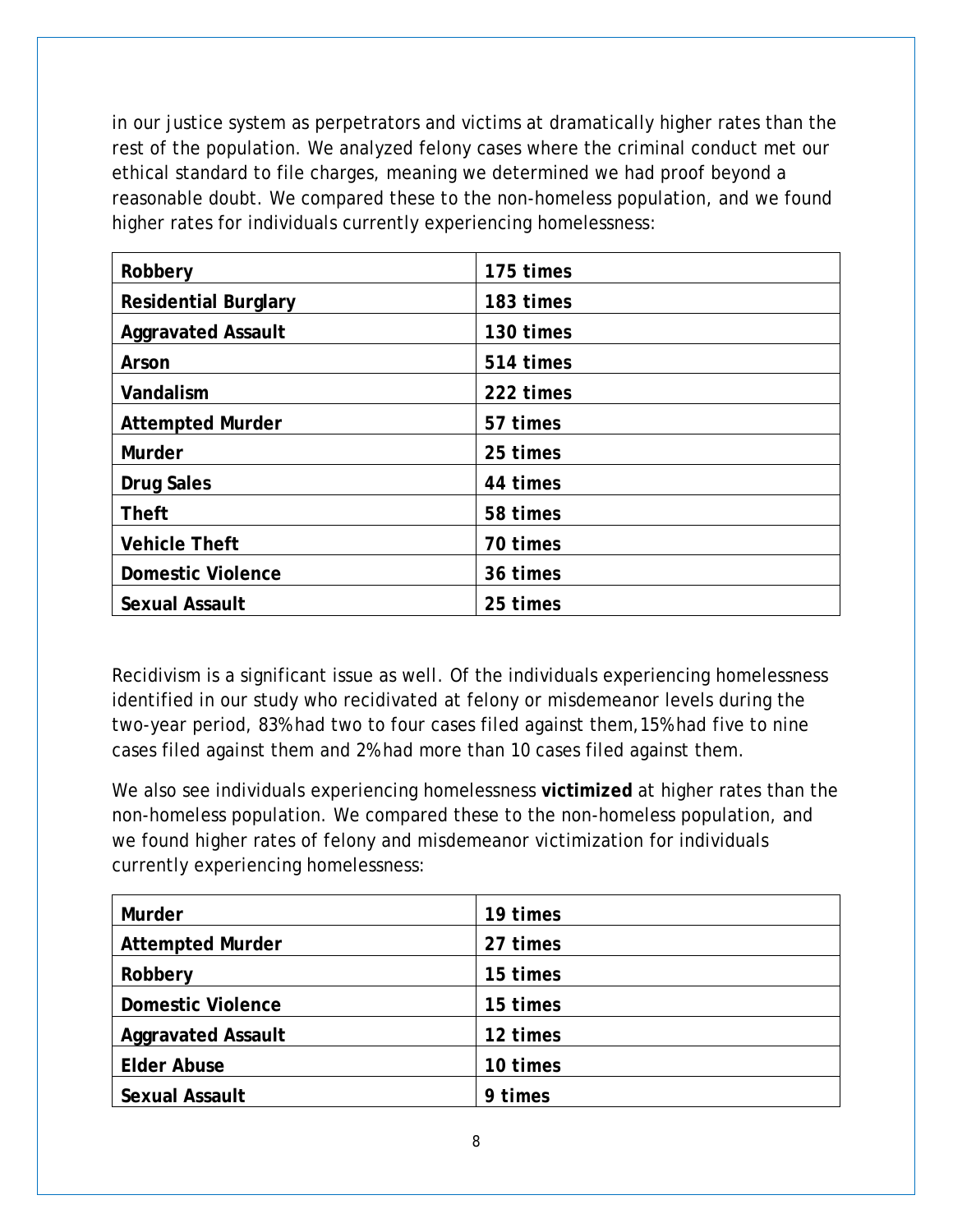Additionally, drug use and drug overdose deaths are at an all-time high and are impacting individuals experiencing homelessness at higher rates when compared to the non-homeless population. In data we obtained from the Medical Examiner's Office, we learned that by mid-2021, homeless individuals died from drug overdoses at a rate 118 times higher than non-homeless individuals, given their respective population sizes.

This data shows us we must continue to break down silos and come together to better combat this humanitarian and public safety crisis. It is unacceptable to continue to allow individuals to languish in the throes of mental illness, drug addiction and poverty any longer. It is also unacceptable to allow San Diego County residents, their homes, and their businesses to suffer from increased crime.

# **Call to Action: Three-Point Plan to Address the Intersection of Crime and Homelessness in San Diego County**

The solutions cannot be a one size fits all. They must be appropriate, humane, and effective for the specific needs of the individual suffering from homelessness.

1) **Partner in a Proven Technology Solution:** Most of us can instantly go online any time of the day or night and book a flight or a hotel room from a virtual inventory of what is available based on where we want to go, when we want to go, what size bed we want, what kind of view we want and how much we want to pay. In today's world, we should have that same ability and connectivity to locate appropriate shelter and supportive housing for our unsheltered community members in real time. We should be able to almost instantaneously identify an appropriate shelter based on the needs of the individual and get the person to that shelter space. We should also be able to collect timely data to analyze what gaps we have in necessary inventory so government, business and community can make strategic investments in infrastructure and informed policy decisions.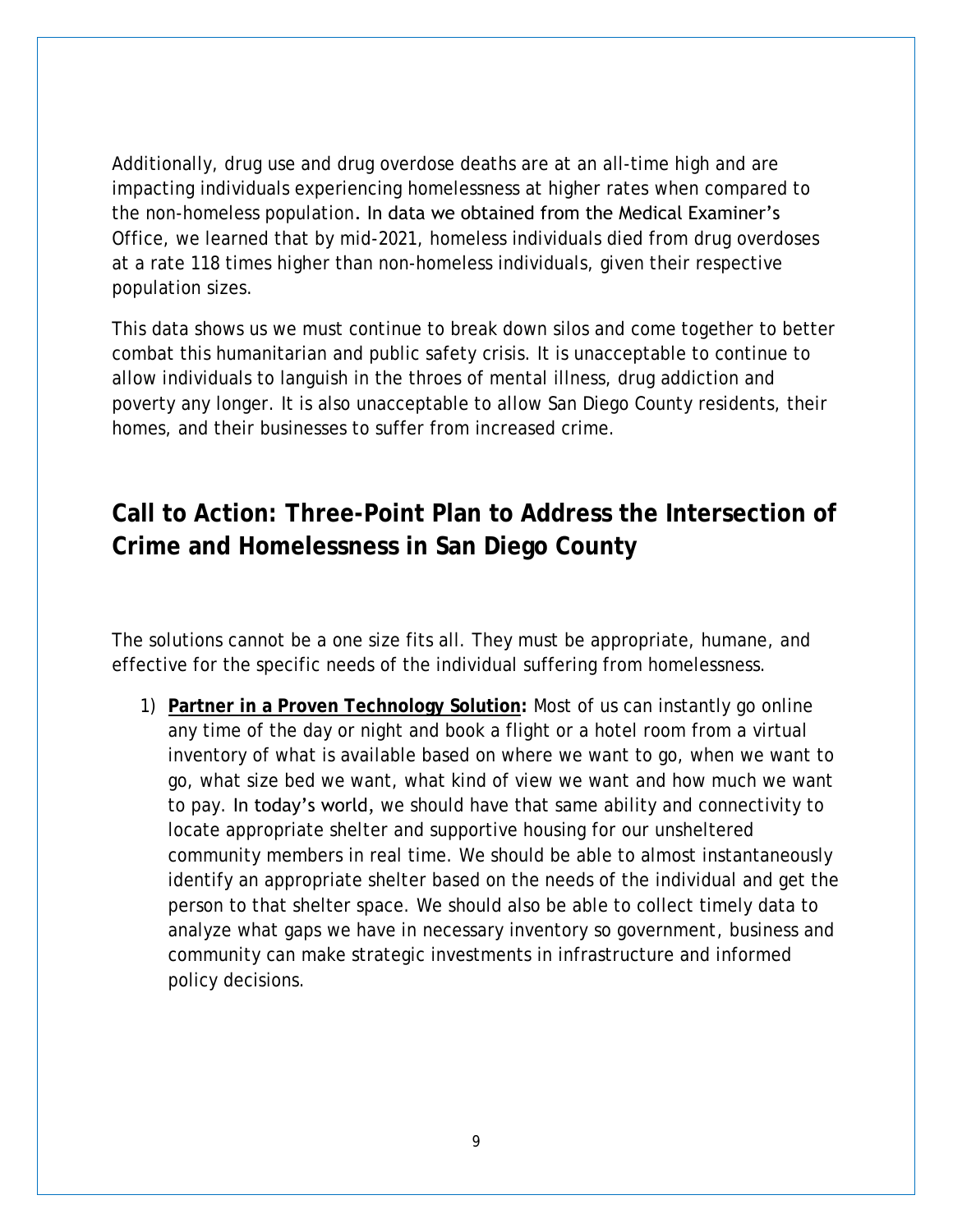

The good news is that we have already done exactly this on a smaller scale in San Diego County. Working with TechSoup, an organization founded in 1987 to help nonprofits, public libraries and NGOs access and use technology to strengthen their impacts and create a more equitable world, and specifically the Caravan division of TechSoup, we created the SoCal Safe Shelter Collaborative. The Safe Shelter

Collaborative humanely and efficiently shelters victims of crime attempting to escape violence in less than an hour. This same model can and should be expanded to assist in sheltering and housing our homeless population. However, for this to work, all our shelter and housing providers must come together and be willing to share their data regarding number of shelter beds, supportive housing units, transitional housing, permanent housing, and eligibility requirements in real time.

The service providers that care for victims of sexual assault, domestic violence and human trafficking worked together with our regional advisory councils and the DA's Office to eliminate barriers and provide safe shelter to victims thus extracting them from violence during COVID. This tech solution will continue in our region and will be utilized at the North County Family Justice Center: One Safe Place, which is opening in June, to be sure every victim of crime finds a suitable shelter within minutes. It's time to expand this tech solution beyond crime victims to all vulnerable populations that are homeless.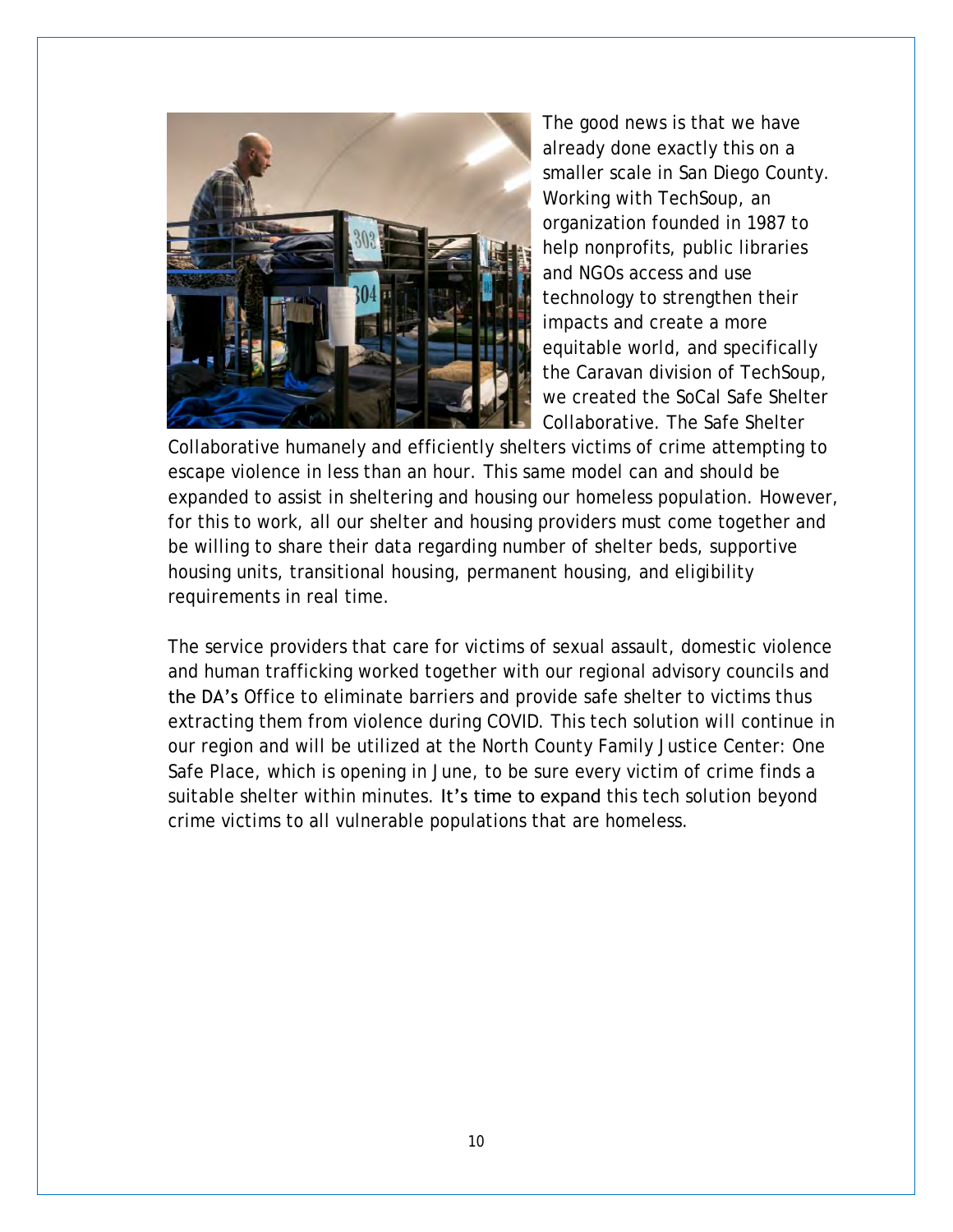#### 2) **Enhance and Expand Legal Programs and Diversion Efforts Focused on Addressing Homelessness:**

**Homeless Court: The Homeless Enhanced Legal Program (HELP)**: San Diego currently operates a nationally acclaimed Homeless Court that helps clear warrants, dismiss charges and



eliminate fines for individuals who are already engaging in services with homeless service providers. Participants are identified and nominated by treatment providers after the individual has completed the program. However, we do not currently have other diversion programs or collaborative courts specifically designed to support individuals experiencing chronic homelessness.

The **Homeless Enhanced Legal Program**, or **HELP**, is a three-tiered approach to assist homeless individuals who intersect with law enforcement or the criminal justice system.

- **Tier 1** will focus on low level misdemeanor offenses and will be accessed at the point of law enforcement contact in the field. Participants will be connected to services in the field, and successful engagement and participation will result in no charges being filed.
- **Tier 2** will be a post-file diversion program that will focus on higher level misdemeanor offenses or individuals who need more structure than Tier 1. This tier will be a specialized track of the DA Community Justice Initiative (DA CJI) that focuses on homeless services. This program had its inspiration in the San Diego City Attorney's misdemeanor diversion program. DA CJI is a District Attorney-led misdemeanor diversion program developed in 2018. Participants complete a Cognitive Behavioral Therapy course and volunteer work and can also be referred to services indicated by a voluntary needs assessment. Successful participation results in a dismissal of charges and sealing of any record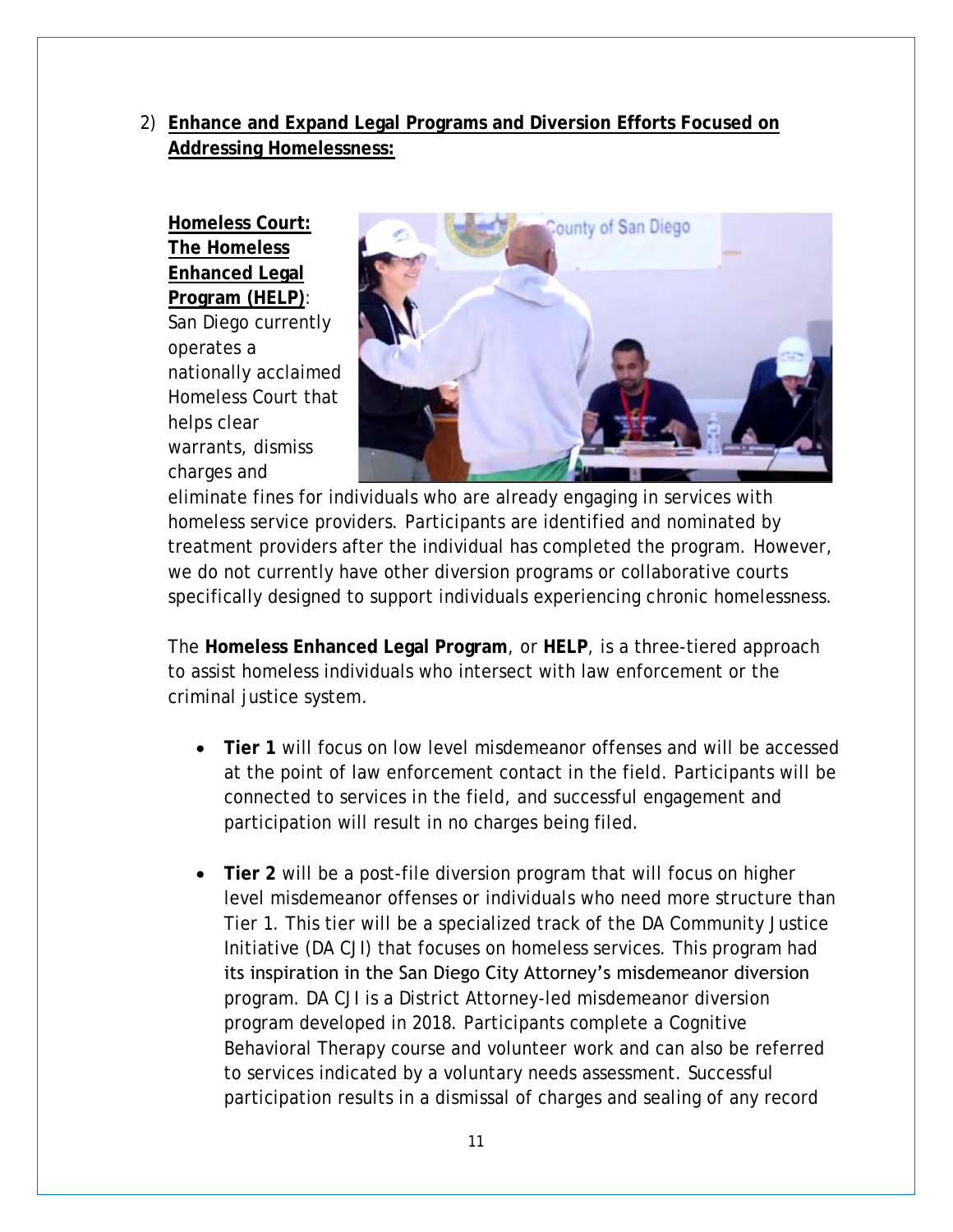related to the offense. Currently, the program has been incredibly successful. Approximately 95% of participants who successfully completed the program have remained law abiding.

• **Tier 3** is a proposal of an expanded or additional Collaborative Court for probation eligible, non-violent felonies and serial misdemeanants. The goal of this collaborative court is to serve high-risk and high-need individuals experiencing homelessness by addressing the root causes that contribute to the individual being homeless— including mental health and substance use disorders— to build stable, healthy and housed individuals. Currently, we see people who need the structure and support of a collaborative court approach; however, they fall in the gaps of eligibility requirements. For example, the person may not have a serious enough mental health diagnosis to qualify for Behavioral Health Court, however their behavioral health needs exceed what Drug Court can provide for them. In those cases, we need to have an additional option providing appropriate levels of co-occurring services that are trauma informed. A one size fits all approach will not work for this population.

The San Diego Superior Court has been a national and statewide leader in establishing specialized Collaborative Courts that bring solutions to complex problems. Our criminal justice partners in San Diego County enjoy a long and rich collaborative history which, under the leadership of the court, has led to our successful implementation of several collaborative courts and re-entry programs, as well as responses to legislative and voter led initiatives which dramatically changed the landscape of our criminal justice system. The District Attorney, Public Defender, City Attorney, Sheriff, Probation, Behavioral Health Services and Court have long worked together, and San Diego County is safer because of these collaborative efforts. We seek to build upon the successes of these efforts, and utilize evidence based best practices to work with participants who have high risks and needs and are high court system utilizers, placing an emphasis on co-occurring disorders.

#### **Continue to Build Community Based Crisis Stabilization Centers:**

As noted above, Community Based Crisis Stabilization Centers were born out of the work done at the first two symposiums convened by the DA in 2018. The first has quickly established itself as a valuable resource to both the community and to law enforcement. Its creation has helped make walk-in crisis care more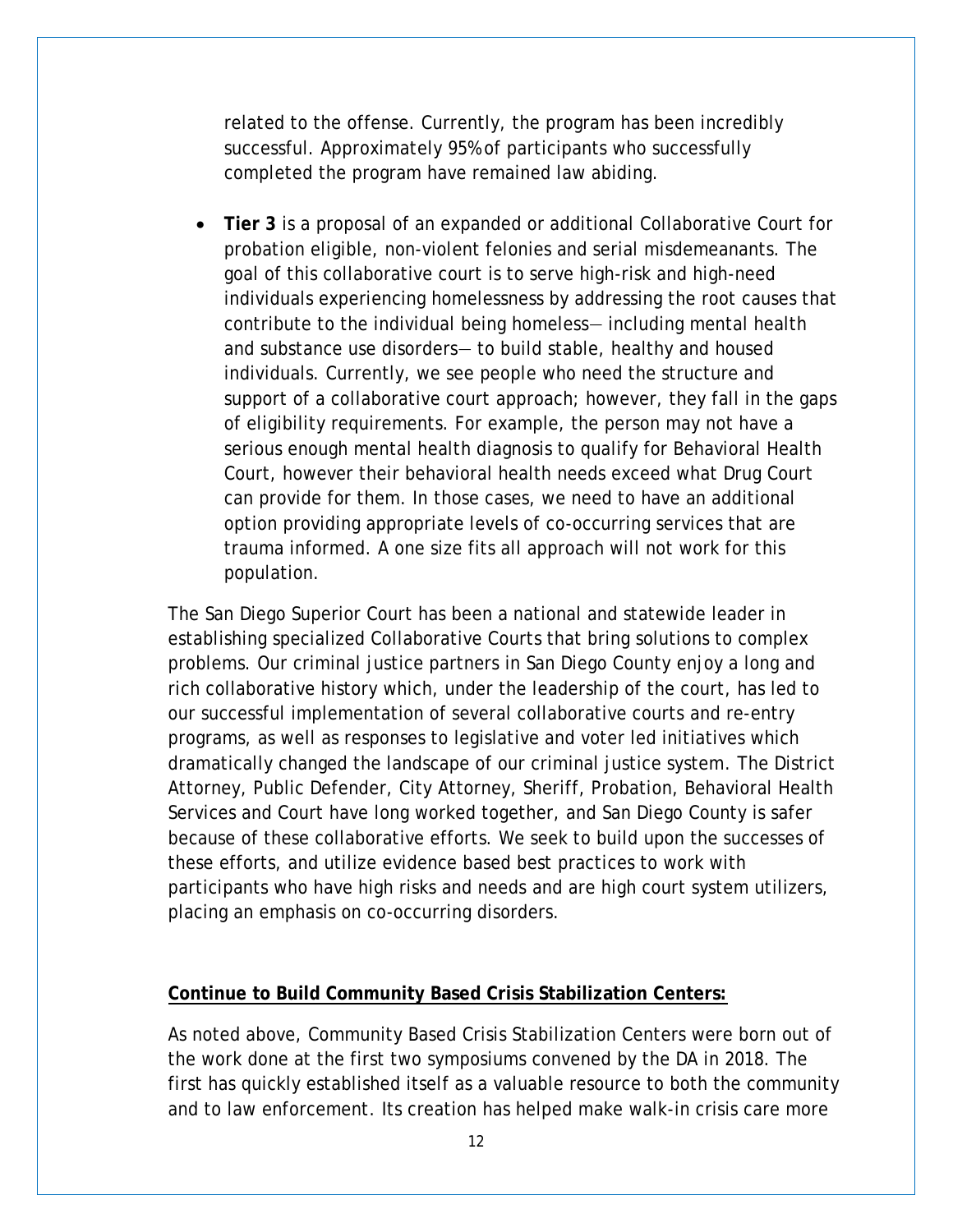accessible to the community and has given law enforcement a safe alternative to custody. We are grateful this vision has been supported by the county and brought to life by Dr. Luke Bergmann's team at Behavioral Health Services, and we look forward to continuing to expand this invaluable community resource which provides access to immediate mental health care throughout the county.

3) **Support Legislation**: Under current law in California, a person can be involuntarily held for psychiatric treatment only if the individual presents as a danger to themselves, a danger to others or is gravely disabled. Gravely disabled is currently defined, in relevant part, as a condition in which a person, because of a mental health disorder, is unable to provide for his or her basic personal needs for food, clothing, or shelter. (WIC section 5008(h)(2)(A).) Danger to self or others is not specifically defined in the statute. This is what we commonly refer to as 72-hour hold or "5150 hold" under the framework of the Lanterman-Petris-Short Act.

Unfortunately, the current definition does not conform to real life situations. The gravely disabled definition is a major obstacle to early intervention, which can be a life-changing trajectory for a person living with mental illness. Early intervention helps individuals receive services, treatment and medication. It also helps prevent the person from becoming criminal justice involved. Involuntary holds save lives every single day.

To address this problem, we hope to sponsor legislation to amend Welfare and Institutions Code Section 5008 to include in the definition of gravely disabled "*a condition in which there is a substantial likelihood that a person, as a result of a mental health disorder, will continue, unless treated, to physically or mentally deteriorate so that the person will become a danger to himself or herself or a danger to others."*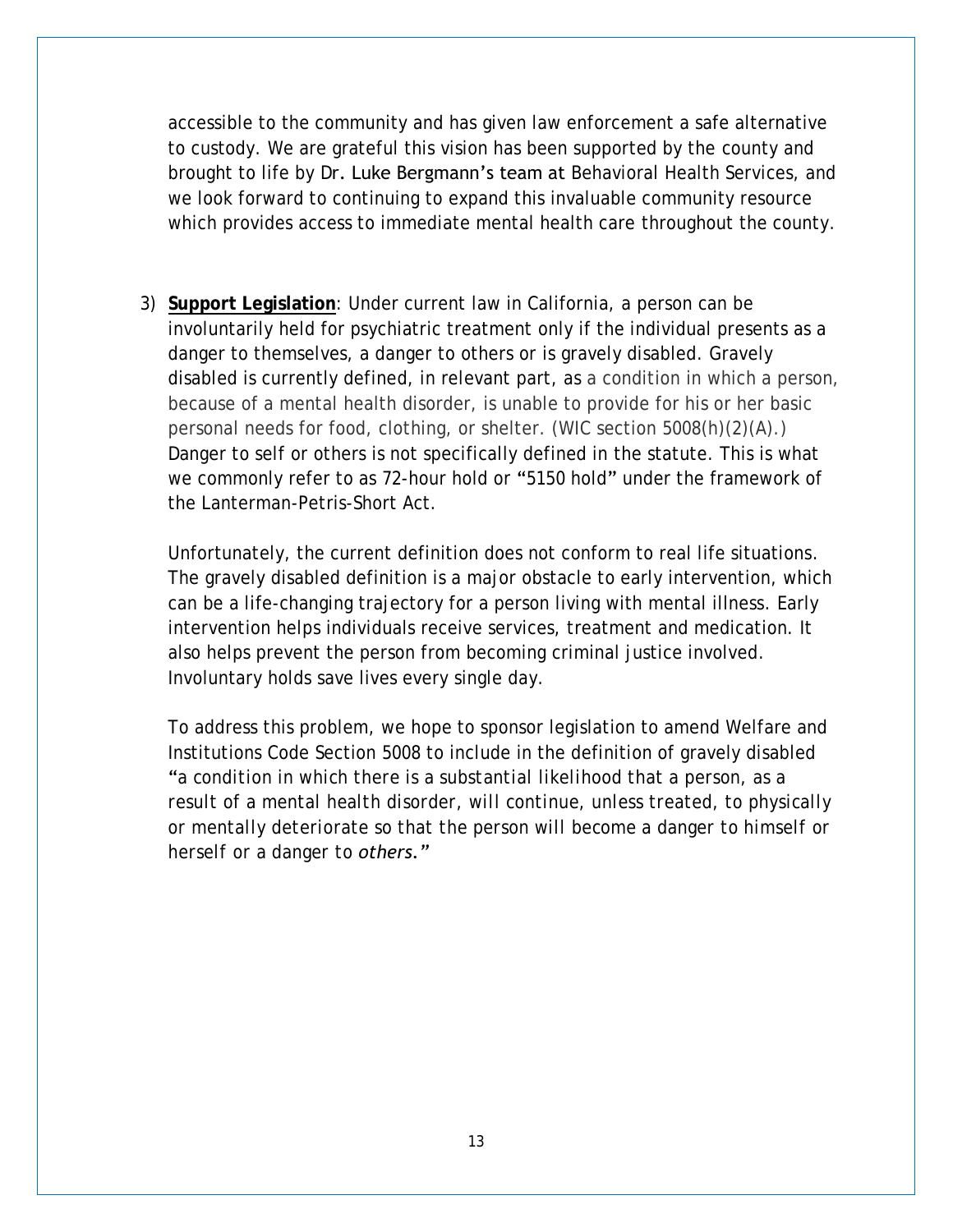Many states have recognized the need to expand their definition of gravely disabled to allow for a finding of involuntary commitment



upon a showing of "psychiatric deterioration." This definition allows states to consider foreseeable harm to a person who does not receive needed psychiatric treatment as an extension of defining danger to self or gravely disabled. This approach is efficient and humane because it allows treatment to be initiated before a person is in the midst of an acute psychiatric episode which could result in increased length of hospitalizations and poorer outcomes. States such as Oregon, Washington, Vermont, Colorado, Hawaii, Illinois, Michigan, Minnesota, and Nevada, among others, allow for a person to be involuntarily committed for mental health treatment upon a showing of psychiatric deterioration. Some states have done this by augmenting their definition of "gravely disabled," while others have accomplished this through augmenting their definition of "harm to self." It is time for California to act and pass legislation that increases access to critical mental health care and has the potential to get people off the streets and to save lives.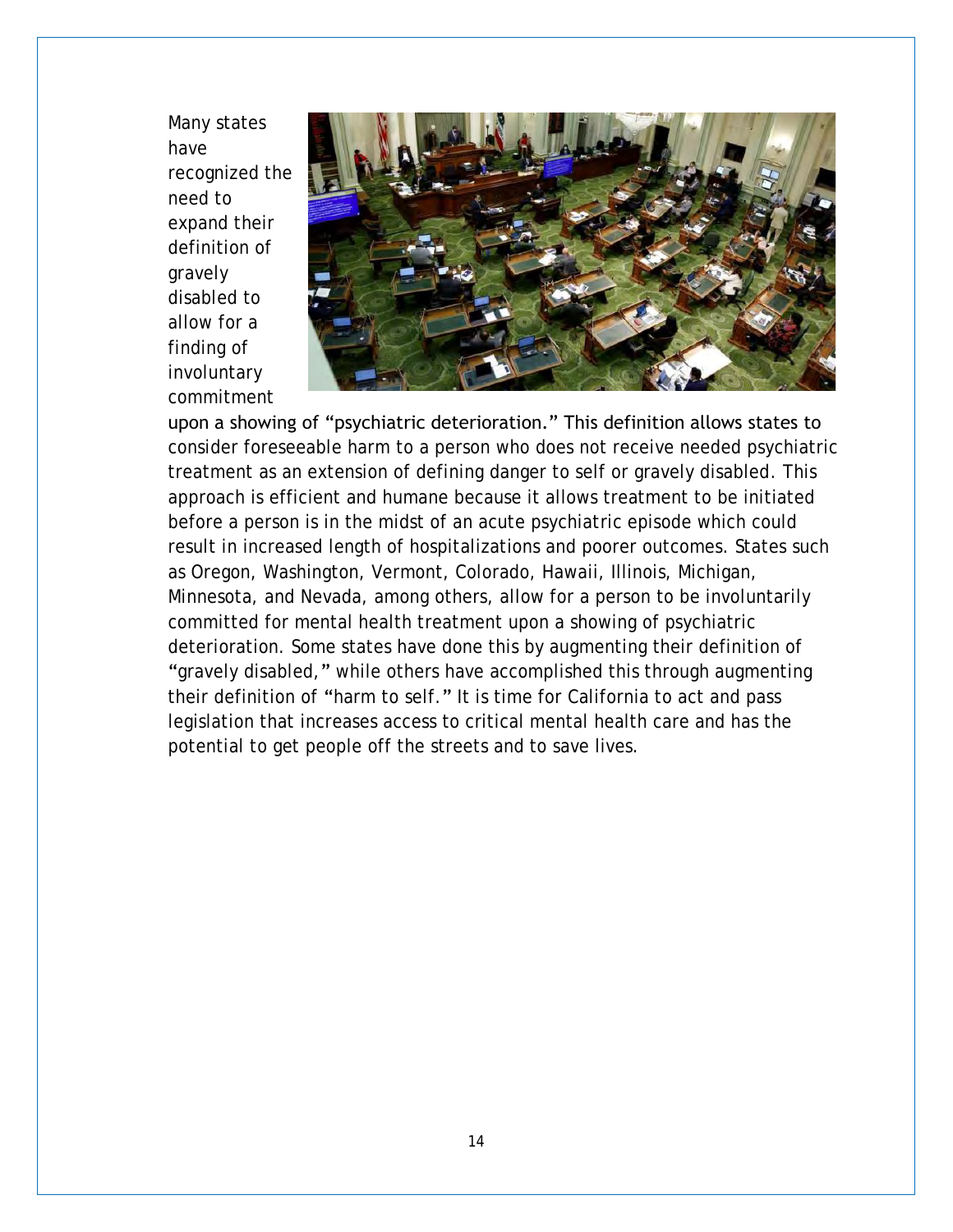#### **Conclusion**

"Bringing humane and effective solutions to the complex and growing problem of individuals experiencing homelessness in San Diego County requires a shared strategic plan that creates a sea change. I acknowledge the many public officials, San Diego County Supervisors and CAO, Health and Human Services, city mayors, homeless advocates and providers who are working tirelessly on these issues. Their efforts to expand housing and mental health resources are truly encouraging. Recognition is also due to the journalists who have spent time getting proximate to these issues and continuing to keep a spotlight on this critical problem that impacts so many lives. In my role and lane as the People's District Attorney and the top public safety official serving all 3.3 million people in our region, my goal is to bring our unique lens from our experiences where homelessness, mental health and substance use disorders intersect with the criminal justice system. The data demonstrates that the intersection is compelling and deserves urgent action. I look forward to utilizing our expertise to work with all the stakeholders on this three-point plan, along with any other workable solutions to keep San Diego one of the safest urban counties in the nation and a place where we care about our most vulnerable."



*Summer Stephan San Diego County District Attorney*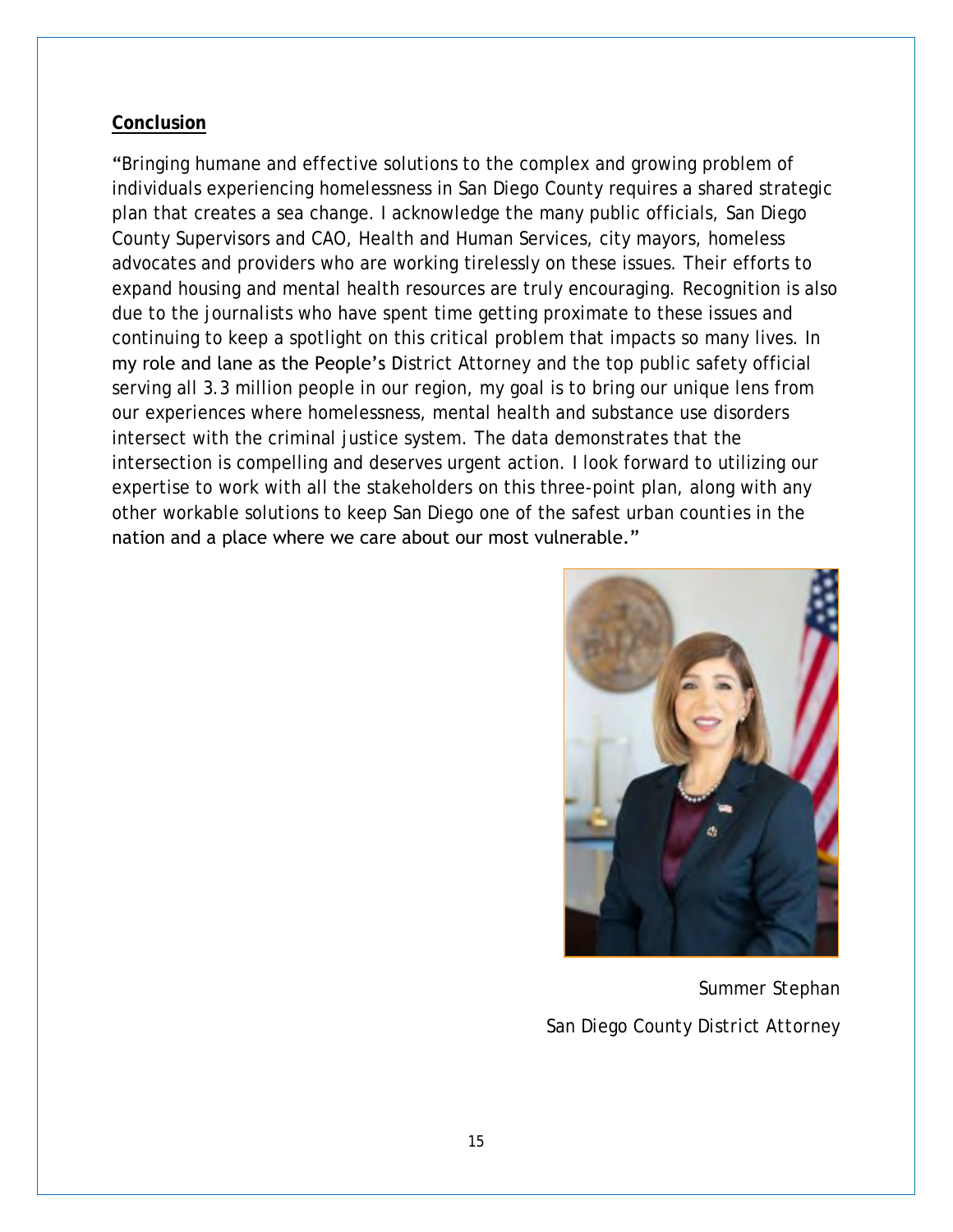

## **Timeline of the District Attorney's Responses to Address Mental Health and Homelessness**

- **April 30, 2018**: DA convened first symposium bringing approximately 200 stakeholders and subject matter experts together to map the intersection of mental health, homelessness and criminal justice.
- **October 22, 2018**: DA convened second symposium of approximately 100 stakeholders and subject matter experts to map specific solutions.
- **February 2019**: DA released *The Blueprint for Mental Health Reform: A Strategic New Approach Addressing the Intersection of Mental Health, Homelessness and Criminal Justice in San Diego County*, documenting the work done at the two symposiums and reporting recommendations for significant changes in how we approach mental illness and criminal justice in San Diego County. The gaps identified during the Sequential Intercept Mapping process were Mental Health Prevention and Intervention; Acute Crisis Response and Stabilization Management; Mental Health Diversion; and Data, Outcomes and Information Sharing
- **March 26, 2019**: the DA joined with then Board Chair Dianne Jacob, to request development of a plan that established regional Mental Health Community Based Crisis Stabilization Centers that can provide 24/7 walk-in mental health and substance use disorder services including law enforcement drop-offs. The Board of Supervisors unanimously approved this recommendation.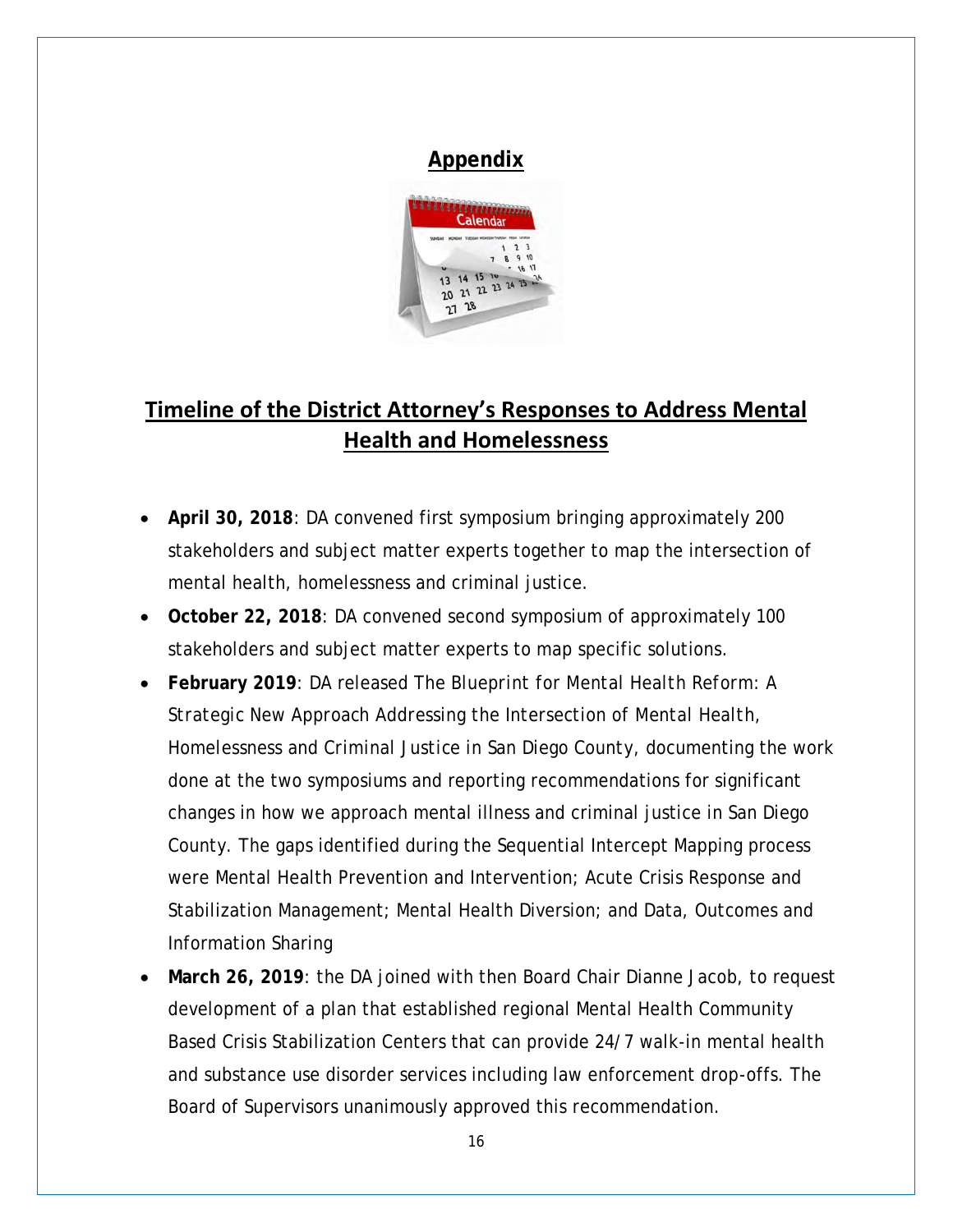- **May 21, 2019**: the DA announced funding of Crisis Intervention and Deescalation Training to build upon and enhance the current training peace officers receive.
- **June 25, 2019**: the DA's Chief Deputy overseeing criminal justice and mental health reforms, Rachel Solov, partnered with Dr. Luke Bergmann, Director of Behavioral Health Services, to provide an update to the Board of Supervisors on our efforts to Strengthen the Bridge Between Behavioral Health Services and the Criminal Justice System. The Board of Supervisors unanimously approved our request to create a network of Community Based Crisis Stabilization Centers as well as pursue the creation of non-law enforcement Mobile Crisis Response Teams, offering another option to respond to lower levels of mental health crises.
- **October 29, 2019**: the DA's Chief Deputy overseeing criminal justice and mental health reforms, Rachel Solov, again joined with Dr. Luke Bergmann to provide an update to the Board on our progress. We updated the Board on the identification of locations for the first two Community Based Crisis Stabilization Centers, as well as the plan to pilot the first Mobile Crisis Response Team in the North County.
- **January 28, 2020**: the DA's Chief Deputy overseeing criminal justice and mental health reforms, Rachel Solov, and Dr. Bergmann provided additional updates to the Board of Supervisors on our progress in developing these new and innovative services.
- **June 23, 2020**: Supervisor Nathan Fletcher brought an action to the Board requesting accelerating and funding Mobile Crisis Response Teams beyond the North County pilot to countywide. The Board unanimously supported this and directed the CAO to include the District Attorney in the development of the program.
- **July 7, 2020**: Received approval from the Board to accept funding and allocate match funding to begin a mental health diversion program linked to Behavioral Health Court to be called BHC Diversion.